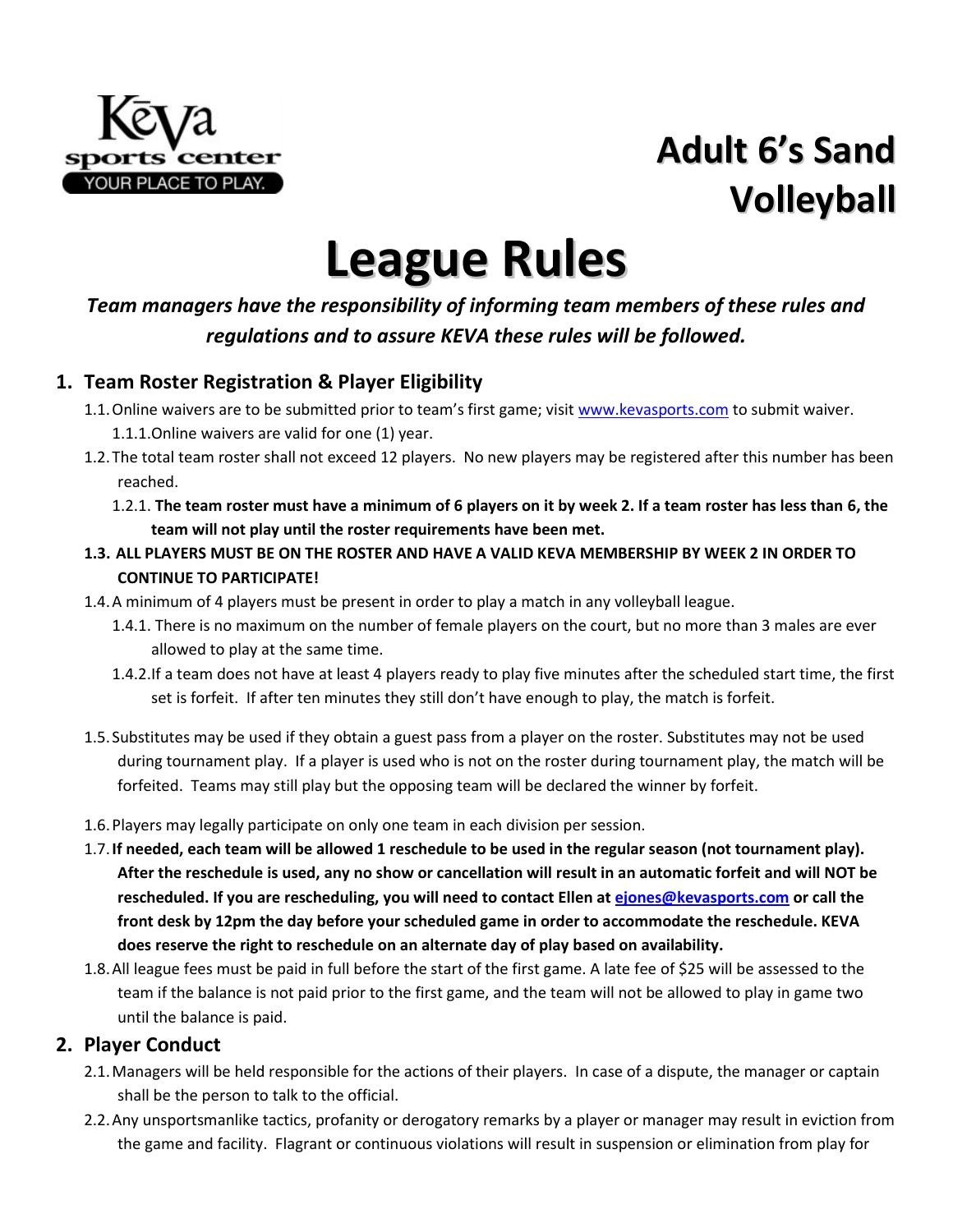the remainder of the session. The official shall have the power to declare side-out or point, for any unsportsmanlike conduct during the match.

- 2.3.The official is the sanctioned representative of KEVA Sports Center and is not expected to tolerate abuse.
- 2.4.Teams not abiding by these rules or other policies and regulations established by KEVA Sports Center will be dropped from the league. No refunds will be made.

#### **3. Player Rules and Procedures**

- 3.1.Players must remove all jewelry or tape over it if it cannot be removed.
- 3.2.All players must wear a shirt or jersey during league play.
- 3.3.All teams have the option of either substituting or rotating players into and out of each set. Managers are to inform the official of their method before each set begins and must use it through the whole set. Teams may switch methods in between sets.
	- 3.3.1.If a team decides to rotate players into the set, they may rotate into or out of no more than two positions at a time. The rotation of players into a set must be established at the time of the second side out for that particular team.
- 3.4.After a set has started, a team playing with less than six players may have a legal player enter the game at the first dead ball opportunity. The entering player must start in the back row.
- 3.5. Libero: Teams will be allowed to use a libero. Teams must notify the official which member of their team will play libero for that set. A different player may play the libero position for each set. All other USAV rules apply: 3.5.1.The Libero may **not** attack above the plane of the net
- 3.6.An injured/ill player who is legally replaced through proper substituting procedures may re-enter the set. If a team is rotating players into the set, an injured/ill player may be substituted for an additional player, providing all player requirements continue to be met for that league. If an injured/ill player cannot continue playing, and the team will no longer be able to meet the minimum player requirement, then the set and/or match is forfeit.
	- 3.6.1.If a player becomes injured/ill and unable to continue participating in that set, but the team still has the required number of players to continue playing, there will be a "ghost player" in their position. When service gets to the "ghost player" it will be an automatic side out and point for the opposing team. The next set the team is allowed to start as if the injured/ill player was not there.

#### **4. Match Rules and Procedures**

- 4.1.If at all possible, teams will be allowed a five minute warm up period before each match. However, the official has the authority to shorten this period.
- 4.2.A coin toss or Rock, Paper, Scissors with the official and managers will determine serve and side of play. Teams will change serves and playing sides for subsequent games.
- 4.3.Teams are allowed one 30 second timeout per set.
- 4.4. Teams will play on a men's height net [2.43m 7' 11 5/8")].

#### **5. Complications Due to Weather**

- 5.1. Lightning or thunder in the vicinity of the courts is grounds for immediate interruption of play. Play may not continue until at least 15 minutes pass without re-occurrence of thunder or lightning unless room indoors, games will be moved and players must have appropriate shoes to play. No Sandals.
- 5.2.Any match that is called off prior to the completion of the second set due to the weather will be rescheduled.
- 5.3.Any match that is called off due to weather after the second set will result in this manner:
	- 5.3.1.If one team won both of the first two sets, that team will be named the match winner.
	- 5.3.2.If each team has won one set a piece, the team that is winning in the third set will be declared match winner.

#### **6. Ball Handling, Serving Procedure, and Gender Rules**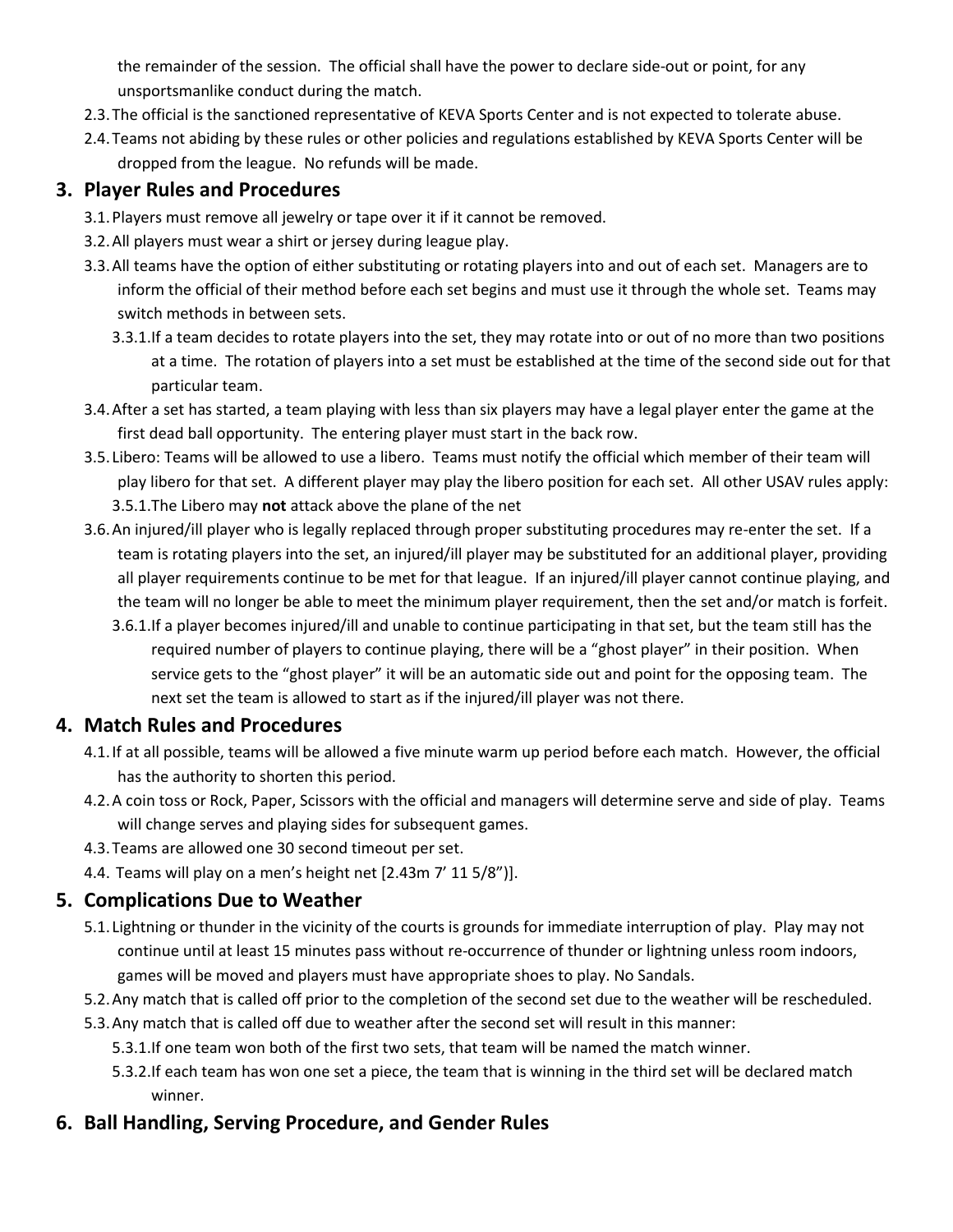- 6.1.During a return of service, it is illegal to return a ball that is completely above the top of the net. This would eliminate the block or attack of a serve.
- 6.2.Serving order is not restricted by gender, nor is positioning on the court at service.
- 6.3.The ball may touch once on any part of the body as long as it is not a prolonged contact.
- 6.4.Double contacts are allowed on a team's first contact.
- 6.5.At all times, players may serve using any style.
- 6.6.It is legal to intentionally kick the ball with your foot in any fashion as long as it does not violate the double or carry rule.

6.6.1.Contacting the ball with your foot while it is still on the ground (a "foot dig") is legal.

- 6.7.It is fair play if a ball, after being legally served, contacts the net.
- 6.8.There is no requirement for a specific gendered player to contact the ball, regardless of the number of hits by a team. Up to three hits by female players or by male players is legal.
- 6.9.If the ball were to contact any outside object such as basketball hoops, netting, or lighting, it will result in an automatic out.

#### **7. Scoring and Duration of the Game**

- 7.1.The match shall be divided into three sets with a two minute break in between.
- 7.2.Points will be scored on every serve (Rally Point System).
- 7.3.Sets will be played to 21, win by 2, cap at 24.

7.3.1. If there are 10 minutes or less before the start of the 3rd game, it will be played to 15. Referees will notify both teams before the 3rd game starts. Hard cap at 15.

7.4.Each team will have 50 minutes of court time. Part of that may be used for warm-up*. Play may be shortened to 50 minutes in order to accommodate team scheduling.*

#### **8. League Format**

8.1.Following the completion of regular session play, a tournament will be held (unless otherwise specified). All teams qualify and will be ranked depending on league record. Tournament brackets will be posted to the KEVA website [\(www.kevasports.com\)](http://www.kevasports.com/).

8.1.1.Teams will be emailed the tournament brackets the day after the last regular session match.

#### **9. Ranking Standing Report**

- 9.1.Weekly set and match results will be posted on DASH.
- 9.2. **League Points:** total matches won during the season
- 9.3.**Set Points:** total individual sets won during the session
- 9.4.**Tiebreaker:**
	- 9.4.1.Matches won
	- 9.4.2.Head to head
	- 9.4.3.Sets won
	- 9.4.4.Points against
	- 9.4.5.Points for

## **8312 Forsythia St. Middleton, WI 53562**